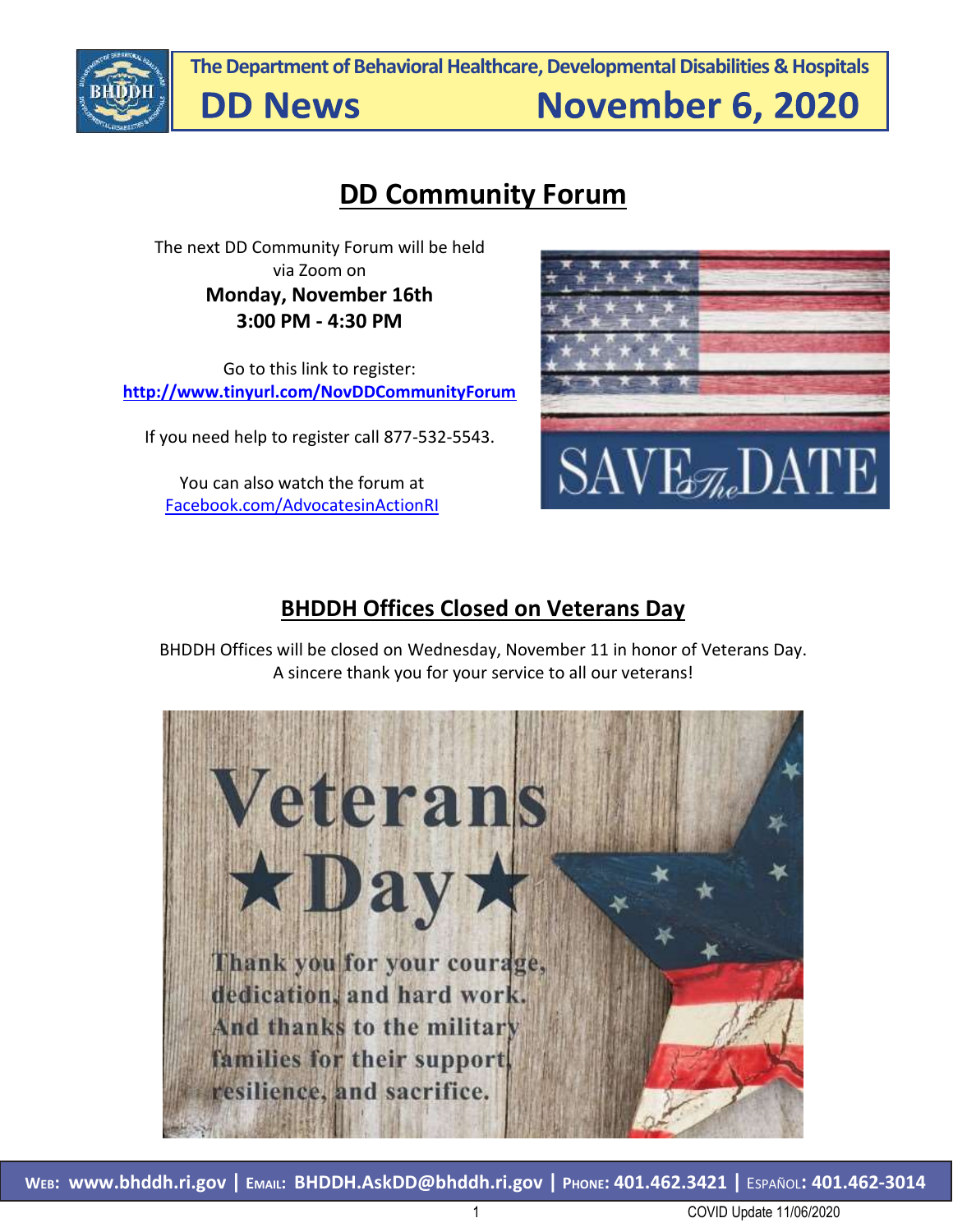#### **Integration For All: 3<sup>rd</sup> Virtual Town Hall Tuesday, November 17 5:00 to 6:30 pm via Zoom**

**[Register](https://us02web.zoom.us/webinar/register/WN_6oNdk4w5S2CTpVEfa7OCWQ) here** for the last in the series of the Integration For All Virtual Town Hall meetings to discuss how other states have established, funded and implemented their Olmstead plans.

#### **Panelists**

- Roberta L. Rubin, Chief Counsel, Massachusetts Dept of Housing and Community Development
- Linn Torto, Executive Director, Massachusetts Interagency Council on Housing and Homelessness
- Shelley Madore, Director, Minnesota Olmstead Implementation Office
- Cissie Bolinger, Performance Plan Project Director, Oregon Health Authority



For too long in Rhode Island, people with serious mental illness; physical, intellectual and developmental disabilities; older adults and youth have been needlessly institutionalized or isolated. Many have been educated in segregated schools and classrooms, lost their children when they could parent, spent their days in day programs instead of being gainfully employed, or have been arrested and incarcerated for behavior related to their mental illness or cognitive disability, especially people of color. Others are homeless, continually cycling between emergency room departments, prison and shelters. In fact, Rhode Island's Homeless Management and Information System (RI-HMIS) reports that people with behavioral health and/or physical disabilities account for 63% of our homeless population.

#### **What would an Olmstead Plan do for Rhode Islanders?**

It would assess the strengths and weaknesses of our State's ability to meet the needs of populations at risk of institutionalization. It would set goals for the development of housing options and community supports. It would help the State to coordinate and secure services and resources. And it would compel the State to put permanent funding strategies in place.

**Learn More and Get Involved at <https://mhari.org/integration-for-all/>**

**Watch the previous Virtual Town Halls: [Integration For All: Why RI Needs an Olmstead Plan](https://www.youtube.com/watch?v=rT3YzyzlI3U&t=3437s) [The Criminalization of Mental Illness](https://www.youtube.com/watch?v=NnG0mkBGHnM&t=6s)**

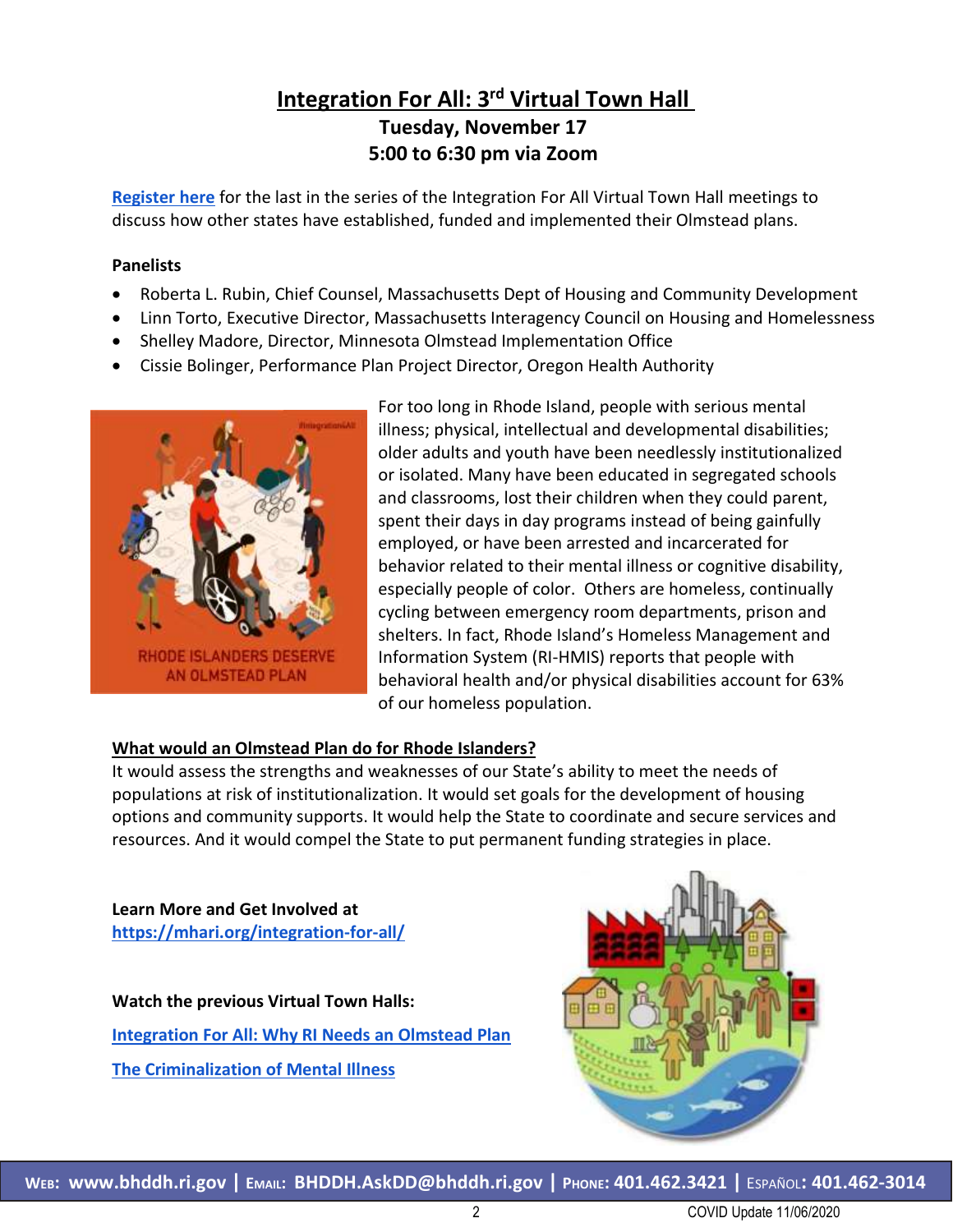#### **RI Department of Health Issues New Guidance on Visitation**

With cases of COVID-19 continuing to increase in Rhode Island, the Rhode Island Department of Health (RIDOH) is recommending that all hospitals, nursing homes, and assisted living communities restrict visitation for the next two weeks.

These recommendations are being made for two weeks as RIDOH continues to work with facilities to develop plans and other measures to ensure safe visitation for more vulnerable populations during this period with increased community spread of COVID-19.

In hospitals, RIDOH recommends no visitation, **except for people who are essential to a patient's care**. Examples of visitors who are essential to a patient's care are a support partner for someone in labor, and **a caregiver for someone with dementia or a developmental disability**. Visitors who are essential to a patient's care must be free of symptoms of COVID-19. Visits should only happen during specified blocks of time.

Below is the link the guidance, including access to a support person for patients with I/DD during a hospitalization. The full guidance document is attached at the end of this bulletin.

<https://health.ri.gov/publications/guidance/COVID-19-RI-Hospital-Visitation-Policy.pdf>

#### **NASDDDS Joins Position Statement on Vaccine Allocation**

NASDDDS, jointly with the American Academy of Developmental Medicine and Dentistry (AADMD), the American Network of Community Options and Resources (ANCOR), the National Association of Direct Support Professionals (NADSP), and the Developmental Disabilities Nurses Association (DDNA), has issued a position statement addressing the risks facing people with IDD during the pandemic and recommending how they should be included in the vaccine allocation framework expected to be adopted by the federal government.

The organizations recommend the following be included in the vaccine allocation framework:

- IDD should be explicitly included in the list of high-risk diagnoses that are used to determine if an individual is included in phase 1b (2 high risk diagnoses required) or phase 2 (1 high risk diagnosis required).
- Include additional pulmonary comorbidities in the list of high risk diagnoses: chronic or recurrent respiratory diseases from any cause, restrictive lung disease, and interstitial lung disease.
- Individuals who live in group homes or other congregate residential settings should be considered at equivalent risk to older adults who live in congregate settings and thus be included in phase one of vaccine allocation.
- All direct support professionals (DSP), including group home staff should be considered essential health care workers and should be included in Phase 1a of vaccine allocation, not Phase 2.

See the joint [COVID-19 Vaccine Statement.](https://static1.squarespace.com/static/5cf7d27396d7760001307a44/t/5f99bd13f9d8c02a1e558c89/1603910932293/Covid-19-Vaccine-Statement.pdf)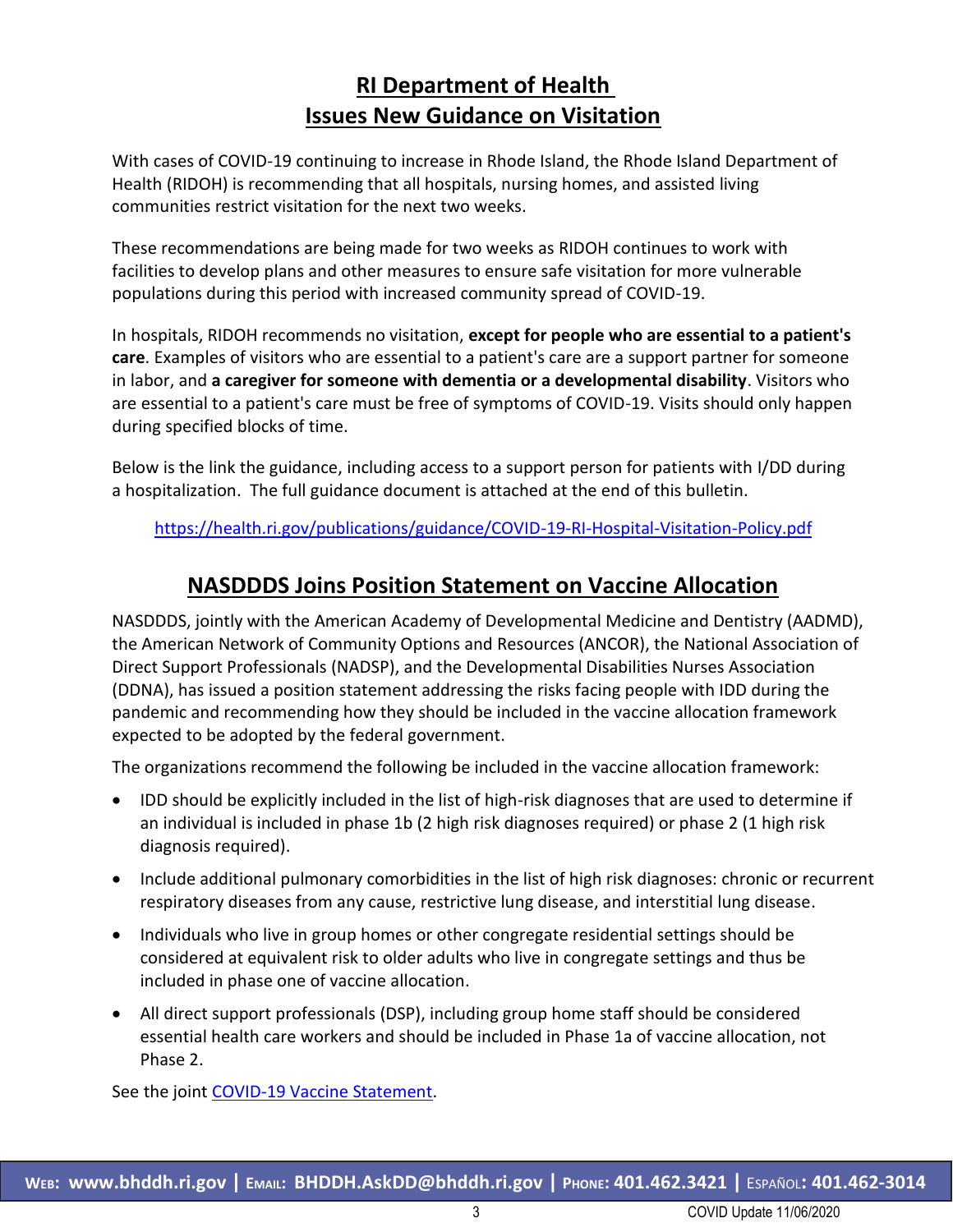### **"Let's Work!" Documentary**

We are happy to wrap up the National Disability Employment Awareness Mon[th](https://urldefense.com/v3/__http:/r20.rs6.net/tn.jsp?f=001AzaaXVvMfy6dLq3TG_QsbcNLwfDieBep_2t8tiyr3YqV3vaLEc8EpPLMO2Ew6Xe1seOGzBdvI4hD9xtMWcgeZ9RHom89DmQQAghsyM4eX5QYPgcKPPCVhb08iBWzQvU5CGpTWo_m7EbCixTnUYELyA==&c=LH9D3LEF9XwgWwnCG10CsNKhLb174pSNpXwEQlzPTXnAfDy3ic29yw==&ch=OZzsP-iUKX8rfhcn7i6yqfbhJGSrH8R4T6YQRJO4wFXQRKBGdxf42A==__;!!GYLAgPY1nfYXW-ZqwnM!fEziqhp0NwAI-Gt6-1OUVgFbOkSctlrCrsOEDdTUluZNOW3UQhXlRFeF9XRw9fW-pwGj5KU$)  with an incredible opportunity for you to watch "Let's Work!" online.

This is a documentary about 8 young people with intellectual and developmental disabilities and their experiences and successes in competitive integrated employment.



**The documentary is available on YouTube at [https://youtu.be/Jgl-tfUkhsQ.](https://urldefense.com/v3/__http:/r20.rs6.net/tn.jsp?f=001AzaaXVvMfy6dLq3TG_QsbcNLwfDieBep_2t8tiyr3YqV3vaLEc8EpPLMO2Ew6Xe1seOGzBdvI4hD9xtMWcgeZ9RHom89DmQQAghsyM4eX5QYPgcKPPCVhb08iBWzQvU5CGpTWo_m7EbCixTnUYELyA==&c=LH9D3LEF9XwgWwnCG10CsNKhLb174pSNpXwEQlzPTXnAfDy3ic29yw==&ch=OZzsP-iUKX8rfhcn7i6yqfbhJGSrH8R4T6YQRJO4wFXQRKBGdxf42A==__;!!GYLAgPY1nfYXW-ZqwnM!fEziqhp0NwAI-Gt6-1OUVgFbOkSctlrCrsOEDdTUluZNOW3UQhXlRFeF9XRw9fW-pwGj5KU$)**

**There is also an audio described (AD) version at [https://youtu.be/rrU7YNm7Fqw.](https://urldefense.com/v3/__http:/r20.rs6.net/tn.jsp?f=001AzaaXVvMfy6dLq3TG_QsbcNLwfDieBep_2t8tiyr3YqV3vaLEc8EpPLMO2Ew6Xe1LOt_Iw0MAsW_zAsQLL2pdOB2r2tMMtg9p28KOu0sUhdsnrvjsMexLZQz7xmn6qaJFrkl7sma1k--tmYTB7JyxA==&c=LH9D3LEF9XwgWwnCG10CsNKhLb174pSNpXwEQlzPTXnAfDy3ic29yw==&ch=OZzsP-iUKX8rfhcn7i6yqfbhJGSrH8R4T6YQRJO4wFXQRKBGdxf42A==__;!!GYLAgPY1nfYXW-ZqwnM!fEziqhp0NwAI-Gt6-1OUVgFbOkSctlrCrsOEDdTUluZNOW3UQhXlRFeF9XRw9fW-XKRH6EI$)**



*The documentary was funded by the California State Council on Developmental Disabilities [\(https://scdd.ca.gov/\)](https://scdd.ca.gov/) through a Cycle 42 Program Development Grant. We'd like to thank California Transitional Alliance, Inclusion Films, and everyone involved in the project for an excellent partnership and for producing this documentary that will benefit and educate all of us for years to come.*

## **Understanding Trauma to Support Your Family Member**

**During COVID-19 – Spanish Session**

**Saturday, November 21, 2020**

#### **10:00 - 11:00 AM**

#### **This one-hour Zoom presentation will be presented in Spanish only.**

**[REGISTER HERE \[r20.rs6.net\]](https://urldefense.com/v3/__http:/r20.rs6.net/tn.jsp?f=001Jdbi2n9Ec1yNAaOwlzjzvpKNODqN0xf9fUOdqBWdS72YzzJXw5WT6Pyq_9rCFISlsDH8DFILa-0i4JrRrQzFJrEnXR_6IViGGZDjis1xiTaIR7z19M9nD9DaFEkgxDHKbL-2zFHQyb-mITkomHkRTbTlShR2G6XgJx2FmqinTpJXQq4ggpPFtrg5NBwGUEOB&c=rPY7pJ0IXi4LphQWxhGAthLo7AZSm1Y7mhlQoHPf_Kn9WuXkHjv3Ng==&ch=xTSCZy99vJgtkbMem9vGpQJ_mvShoFji7J6SVHtOcXBUWnBRwwRCmw==__;!!KKphUJtCzQ!ZStY2Mnhsp14JRA7OyaPJP4Ze_pXOKZLkPcZvX-lUG-Z6gsXS2ENfARQaqyTvQ3D51gbx9M$)**

Presenter: José Nicolás González Soler, M.Clinical Psychology

The session is designed for Spanish-speaking family caregivers of adults with disabilities to better understand trauma responses they and their loved ones may be experiencing during this time of COVID-19. This webinar will provide proactive strategies that may help maintain well-being for family caregivers and others in their home as we all settle into fall and winter routines that provide for safety while adding meaning to our lives.

#### OUTLINE:

- 1. Basics of trauma.
- 2. What trauma responses look like.
- 3. Prevention: setting up environments that are trauma sensitive.
- 4. Strategies to minimize the impact COVID related trauma on you and your loved ones.

**Webinar questions: Contact Iraida Williams at [iwilliams@ric.edu](mailto:iwilliams@ric.edu)**

**For accommodation requests or registration questions**, contact Elaine Sollecito.

Email: [esollecito@ric.edu](mailto:esollecito@ric.edu) Voice: 401-456-2764 TTY or Spanish via RI Relay: 711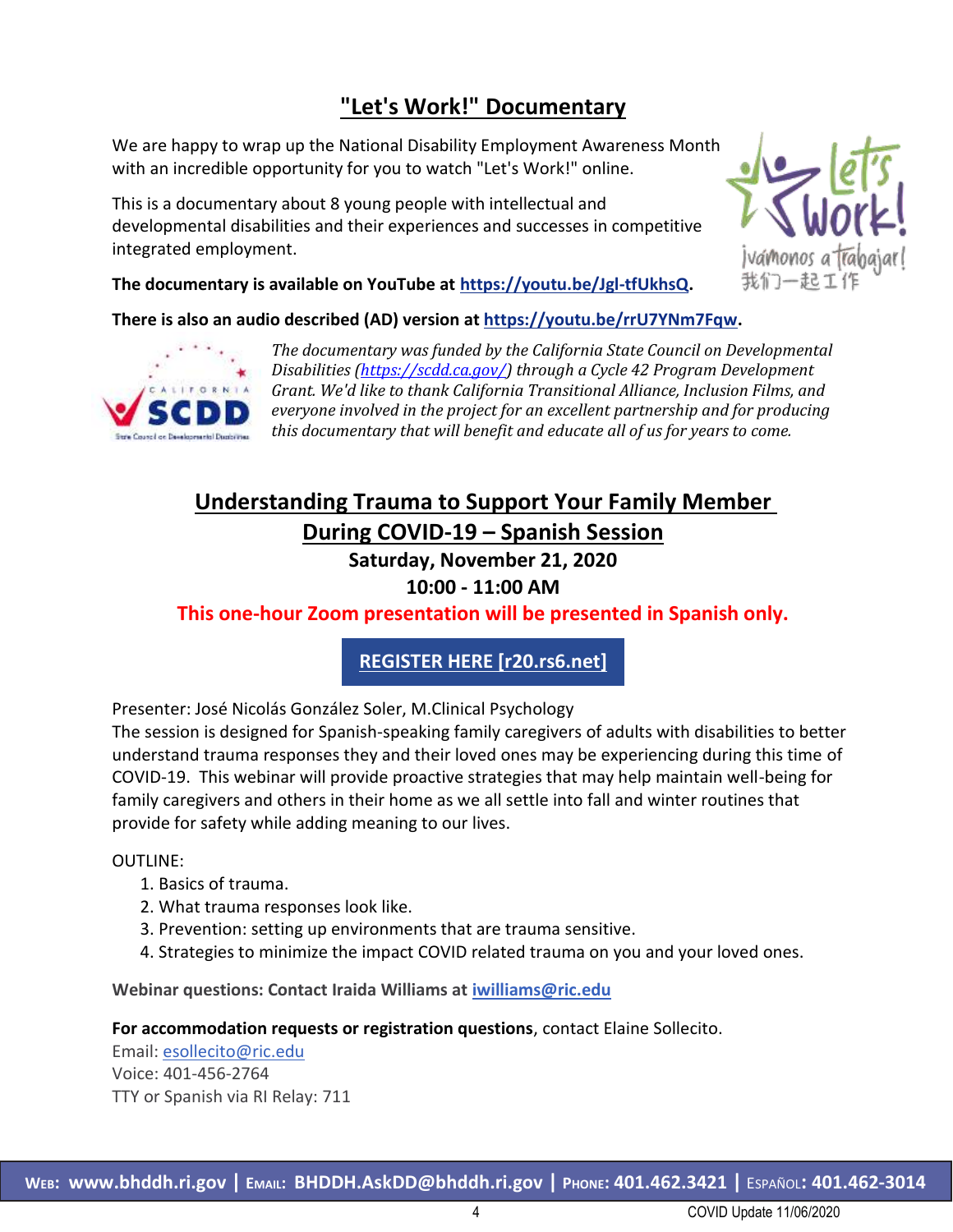#### **Making Friends Using Person-Centered Practices**

By Patrick Lane, HRS Person-Centered Thinking Mentor & Trainer <https://hrstonline.com/making-friends-using-person-centered-practices/>

#### *One of the best things about being a person is having friends.*

Some of us have a lot and others have a few, but we all need friends. Yet so many of the people we support have lives marked with loneliness and isolation. Often anxiety, depression, overreactions, and even health risks are rooted in not having at last one or two good friends.

Along with helping people balance Important To with Important For and using common language instead of "disability-speak", Person-Centeredness



is about helping people with disabilities with the essential human need of building friendships. The question that follows seems to be: How do we do that? There is no textbook answer, but here is a good way to get started: simply list the steps you take in your life to make friends. After all, Person-Centeredness is just "human stuff" broken into smaller pieces so others can know where to help and in a way that is appreciated.

#### *Helping people with disabilities works much the same as how you would like to be helped.*

For me, I like to meet people with common interests. Once I'm in a setting with those folks, I may strike up a conversation with someone. If that goes well, I'll ask for their number. Later I'll text or call and plan a time to get together with my new friend and possibly others. The friendship may grow or fade, and it's likely that I'll connect with others and begin making more friends.

If someone were helping me, they would simply break those steps down and add support where needed. This could be done by arranging transportation, making purchases, helping me understand what is being communicated, or respecting the group's social norms. That being said, I wouldn't want the person helping me to take over or make my decisions, and I'd only want help where it's needed. If we differed on how that someone would help me, we'd keep negotiating until we found a way that worked.

The process of making friends will differ from person to person. Navigating this process will go hand-in-hand with properly gauging where help is needed and how much help to offer. This is worked out with some trial, error, and learning.

You should record what you learn in a Learning Log, so when someone else comes along to help later the same mistakes won't be repeated. You may find that you don't know what kind of people they prefer to be friends with. To resolve this, people who support should look at current or past relationships. Refer to their Relationship Map to see what personality traits are shared among those who are close to the person.

If we are willing to try, we can help people with disabilities escape loneliness, and isolation and the negative effects that follow. If we are willing to learn, we really can help make someone's life better because we helped them make real friends. And after all, one of the best things about being a person is having friends.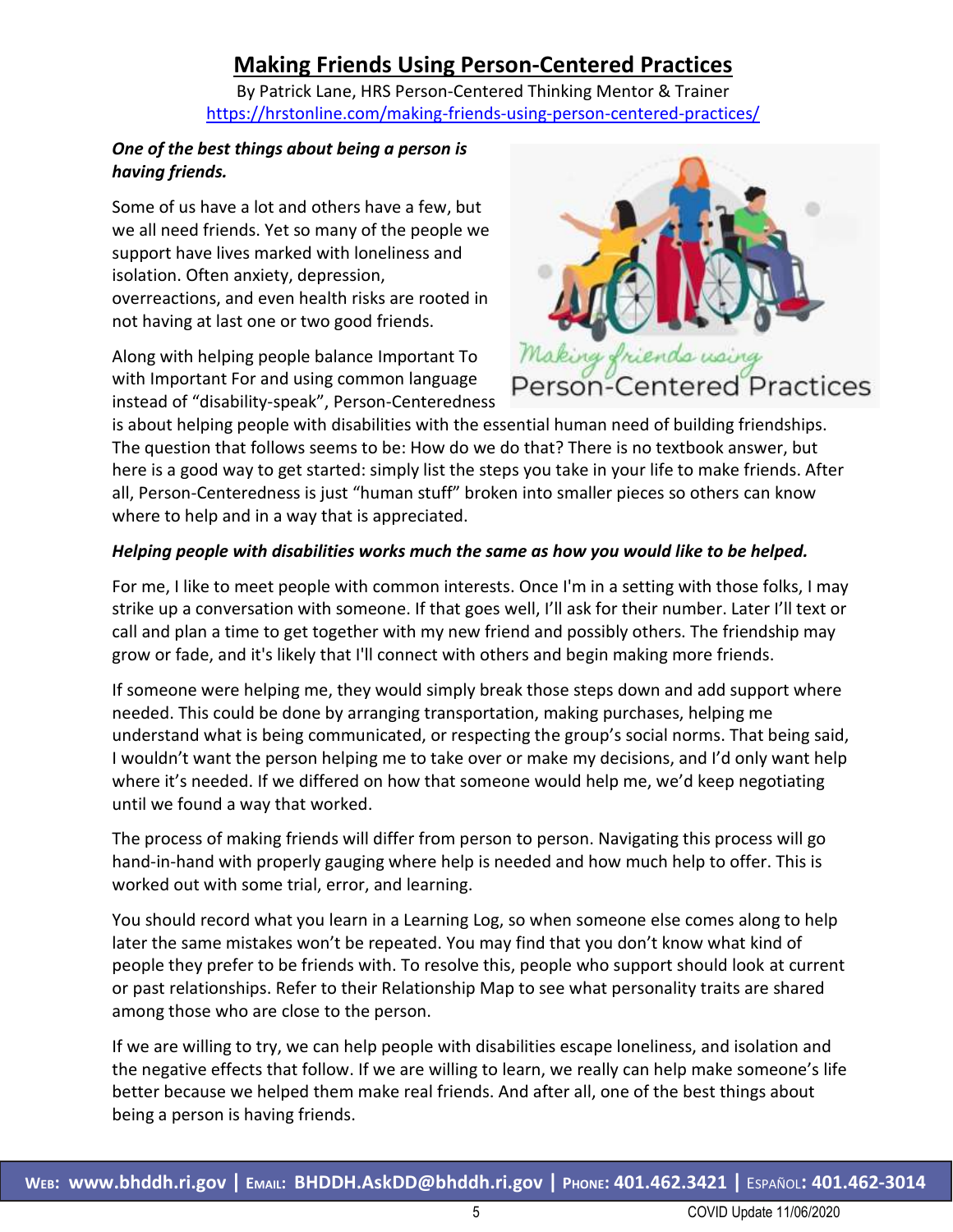#### **Silver Linings**



#### **Election Day Poll Workers**



Malyssa and Stephanie share a home with Rhonda, their SLA provider. For many years, Rhonda has been working on Election Day at a local polling station, and this year, she got Malyssa and Stephanie interested in working at a polling site too. After completing a comprehensive online training program, they were both excited for the opportunity to participate in the electoral process while earning some extra money for holiday gifts for their friends and family. Malyssa and Stephanie greeted voters as they arrived to cast their ballots.

Malyssa also owns her own small business called "Professional Pooper Scooping by Malyssa" (you can find her on Facebook). Her company provides pet waste disposal services in her local community. Malyssa works very hard for her money and takes great pride in paying her bills.

#### **5 Ways Working Helps Me Manage My Mental Health Conditions**

From[: https://www.umassmed.edu/TransitionsACR/youth-voice/ya-blog](https://www.umassmed.edu/TransitionsACR/youth-voice/ya-blog-corner2/ways-working-helps-me-manage-my-mh-conditions/)[corner2/ways-working-helps-me-manage-my-mh-conditions/](https://www.umassmed.edu/TransitionsACR/youth-voice/ya-blog-corner2/ways-working-helps-me-manage-my-mh-conditions/)

As someone with lived experience of a mental health condition and chronic illness, I can speak to the benefits of employment. Having a job is not only possible for those of us living with mental health conditions, it also can be a key component to our recovery. Here are five ways that my job has helped me manage my mental health condition and recovery.

- 1. Being employed has allowed me to develop an identity other than my mental health condition. I used to identify myself a "*client"* or "*patient,"* but now I see myself as a "*Research Assistant*."
- 2. My job has given me a sense of meaning and purpose in my life. Therefore, I have the motivation and strength to consistently maintain, and even build upon, my mental health recovery.
- 3. Work provides a distraction from my racing thoughts, a symptom I previously had trouble managing.
- 4. I have gained confidence and self-esteem from my job, which I have been able to apply to other areas of my life.
- 5. Having a mental health condition and chronic illness strips me of control and stability at times. Luckily, I have been able to balance that out by holding a steady job with my current employer for the past eight years. This provides me with structure and consistency, which are both necessary for my personal recovery.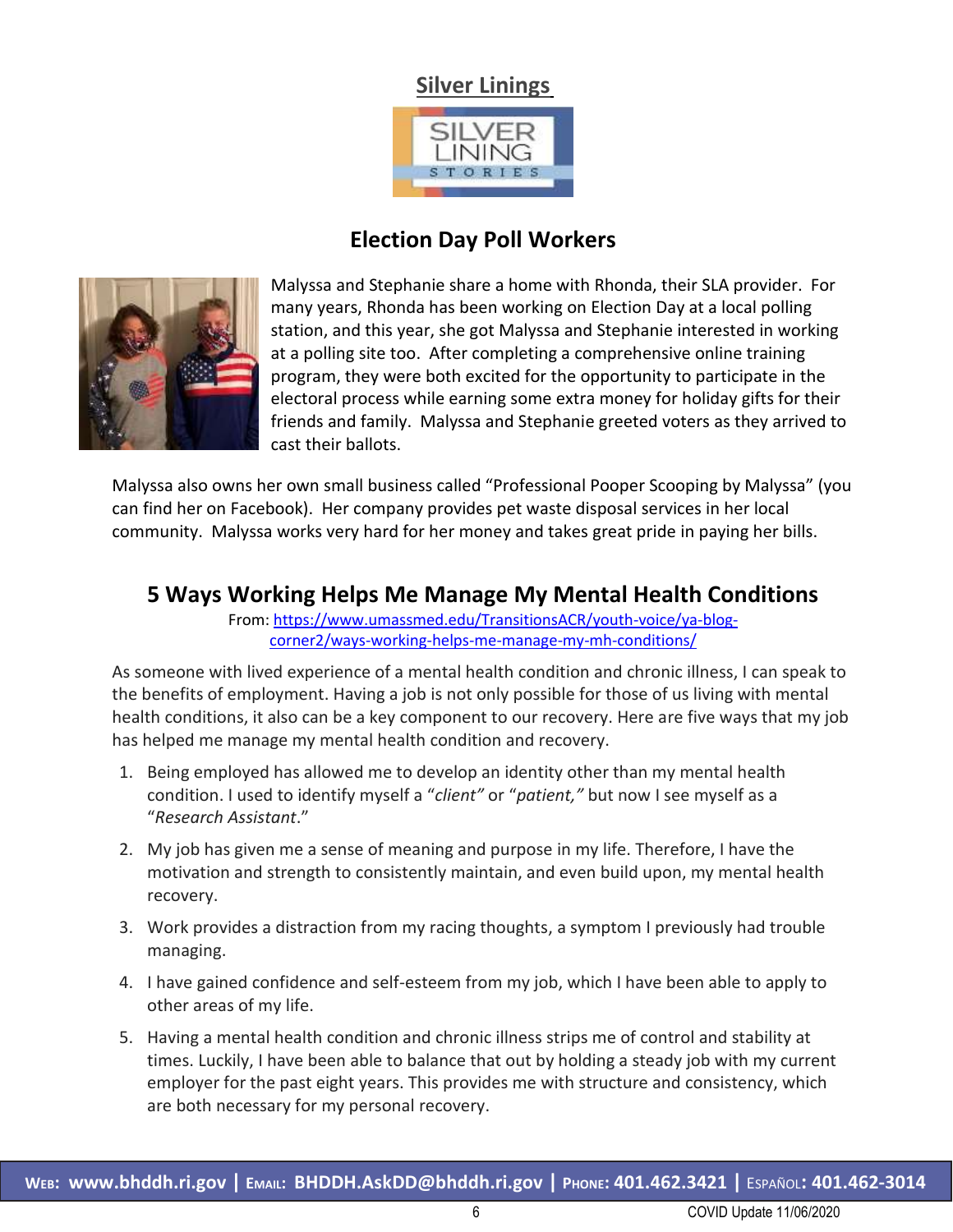### **First Ever Double Magnificent Intergalactic MINIATURE Halloween Parade**

Halloween was last week, but you can still have a front row seat to watch New York's Village Halloween Parade at [https://youtu.be/3bF7gv2Z0jA.](https://youtu.be/3bF7gv2Z0jA)

Produced by New York's Village Halloween Parade, the first annual online MOVIE event is hosted by Basil Twist's famous Spider puppet, Zohra. This Parade features the puppet work of 30 artists from the history of New York's Village Halloween Parade.

Conceived during a time when other events were finding adaptations of their cancelled events due to Covid, this event is original, unique and stands on its own as an international (indeed, intergalactic: viz. aliens accepted) event of LARGE import, but miniature scale.

These small figures are made by Giants of the puppet world as well as doll makers and costumer designers.

Set against a background created by Broadway Set Designer and Painter, Richard Prouse these "avatars" are displayed against a moving "cranky" image of NYC. They walk past all of NYC's iconic buildings from the Statue of Liberty and the World Trade Center to the Apollo Theater and the Cloisters.

The Mini Parade features Grand Marshall, Pinocchio, along with live commentary by actor Donald Corren to a soundtrack of the On The Lam Band, the Original Halloween Parade band!

#### **Bonus Features**

See the puppets up close and in detail on Douglas Baz's Flickr page.

#### **[GO TO PUPPET GALLERY](https://www.flickr.com/photos/dougbaz/albums/72157716675997056)**

See a video of the gorgeous backdrop designed by Richard Prouse with music by Photay

#### **[WATCH ON YOUTUBE](https://youtu.be/tdcBRmTnhbs)**

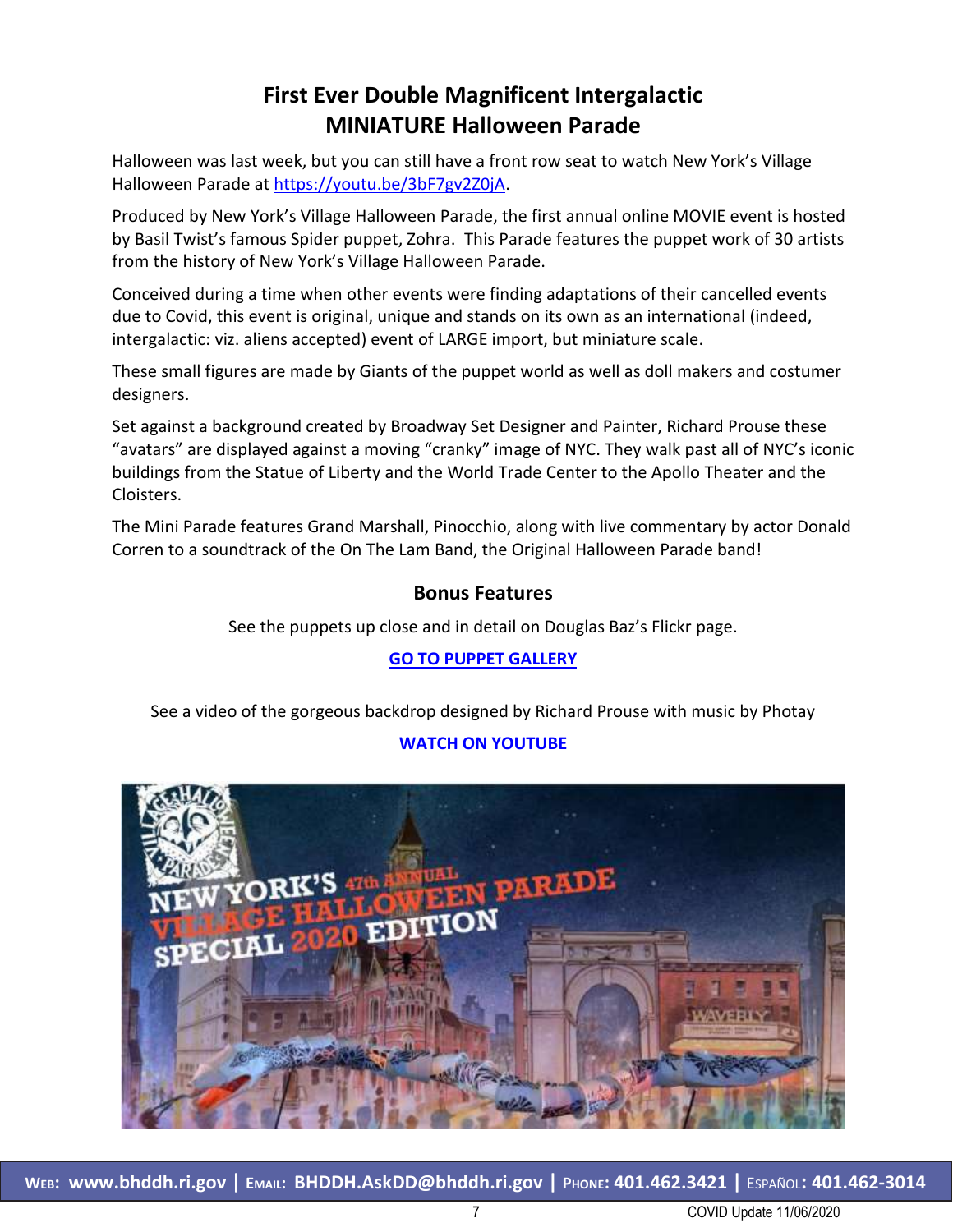#### **If you are experiencing a mental health crisis, BH Link is here for you**

BH Link's mission is to ensure all Rhode Islanders experiencing mental health and substance use crises receive the appropriate services they need as quickly as possible in an environment that supports their recovery. Call 911 if there is risk of immediate danger. Visit the BH Link website at [www.bhlink.org](http://www.bhlink.org/) or for confidential support and to get connected to care:

#### CALL **(401) 414-LINK (5465)** If under 18 CALL: **(855) KID(543)-LINK(5465)**

Visit the 24-HOUR/7-DAY TRIAGE CENTER at 975 Waterman Avenue, East Providence, RI

#### **Stay Informed with Information on COVID-19**

#### **Rhode Island Department of Health COVID-19 Resources**

| Hotline | (401) 222-8022 or 211 after hours;   |
|---------|--------------------------------------|
| Email   | RIDOH.COVID19Questions@health.ri.gov |
| Website | https://health.ri.gov/covid/         |

#### **Center for Disease Control COVID-19 Information**

| Website | cdc.gov/coronavirus                                                 |
|---------|---------------------------------------------------------------------|
| Videos  | https://www.cdc.gov/coronavirus/2019-ncov/communication/videos.html |
|         | Includes a link to ASL videos                                       |

#### **BHDDH Information on COVID-19's Impact on DD Services and the DD Community**

Website [bhddh.ri.gov/COVID](http://www.bhddh.ri.gov/COVID) 

#### **RI Parent Information Network (RIPIN)**

| Website     | https://ripin.org/covid-19-resources/        |
|-------------|----------------------------------------------|
| Call Center | (401) 270-0101 or email callcenter@ripin.org |

#### **Advocates in Action – for videos and easy to read materials**

Website <https://www.advocatesinaction.org/> *Website offers BrowseAloud, which will read the website to you*

#### **Sign Up for Our Email List**

If you aren't receiving email updates and newsletters from BHDDH, you can sign up on our

website. From the main BHDDH page at [bhddh.ri.gov,](http://www.bhddh.ri.gov/) select **What's New**, then go to bottom and click on **DD Community Newsletter**. The link to sign up for the BHDDH

**DD Community Newsletter** SIGN UP FOR THE BHDDH NEWSLETTER

Newsletter is directly below the title, as shown in the picture at right.

#### **Contacting DD Staff**

DDD has put extended hour phone coverage in place with a central business hour phone number and an on-call number for nights and weekends.

If you have a vital need, please call the numbers on the next page. If you have any general questions or concerns, please email them if you can, in order to try to leave the phone lines free for those who need to call. We will do our best to address your questions directly or through future newsletters.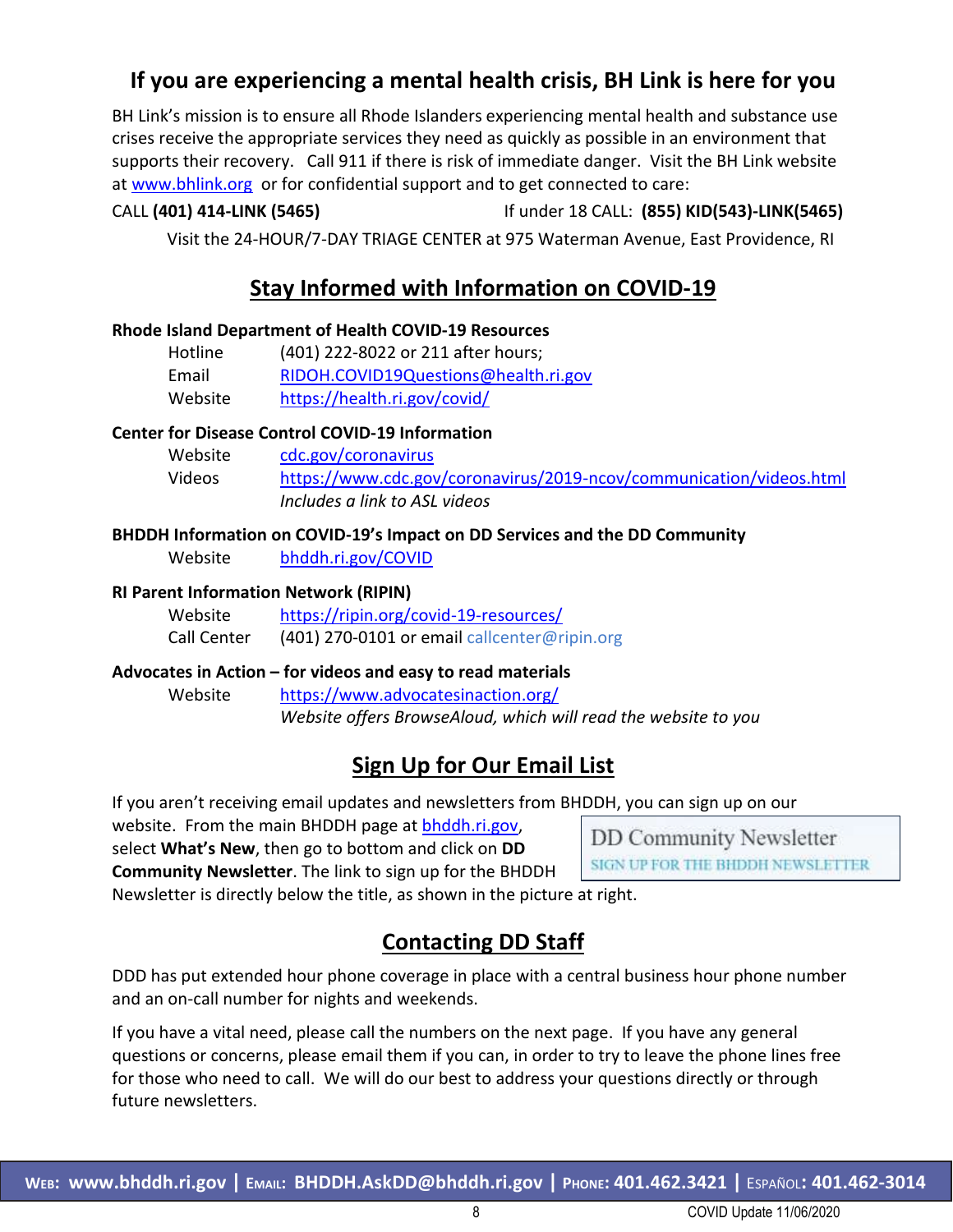

During business hours (Monday-Friday 8:30-4:00), for questions or support **(401) 462-3421** Para español, llame **(401) 462-3014**

For emerging or imminent care related questions, Mon - Fri 4pm-10pm and weekends 8:30am-10pm **(401) 265-7461**

Send general questions to the AskDD email address. Please do not email critical issues. [BHDDH.AskDD@bhddh.ri.gov](mailto:BHDDH.AskDD@bhddh.ri.gov)



**WEB: [www.bhddh.ri.gov](http://www.bhddh.ri.gov/) | EMAIL: [BHDDH.AskDD@bhddh.ri.gov](mailto:BHDDH.AskDD@bhddh.ri.gov) | PHONE: 401.462.3421 |** ESPAÑOL**: 401.462-3014**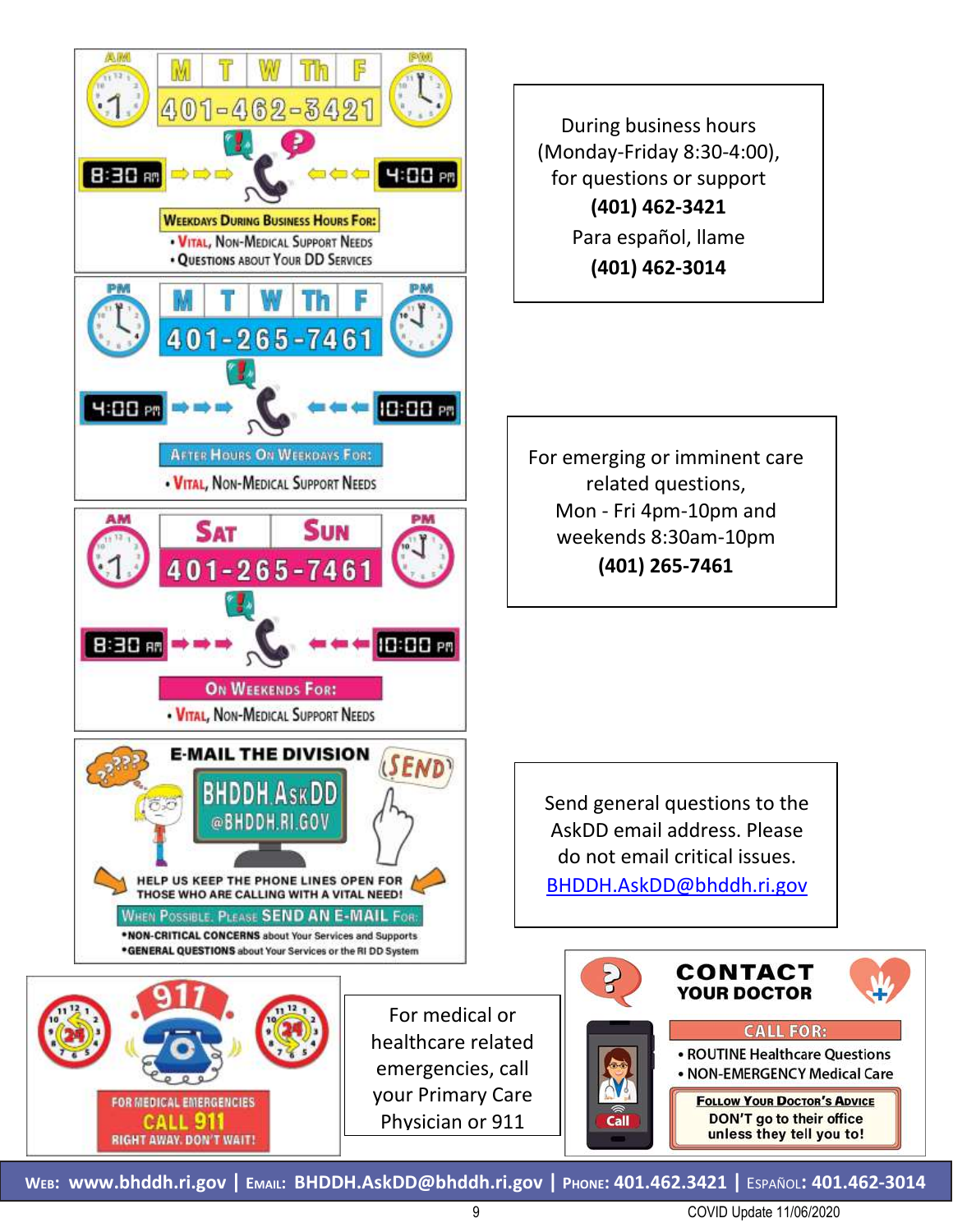# **Circles of Connections**

Now more than ever, people are looking for ways to connect with each other. Join **The Arc Rhode Island** for a safe and easy way to do this with Circles of Connections!

## If you're looking for:

- 1. New friends and an online circle of support
- 2. A way to learn new things
- 3. A listening ear, advice, or help navigating complicated systems
- 4. A way to make sure you are getting all the services and supports you or your family need
- 5. Advocacy skills to help you live the life you want

## Circles of Connections is for you!

People with disabilities, parents and foster parents, siblings, other family members, and allies are all welcome. Participants will be matched based on shared interests and topics.

## **Groups can help you understand::**

- Adult services
- $\checkmark$  Eligibility
- **Transition services**
- $\checkmark$  Family dynamics
- $\checkmark$  Mental health
- $\checkmark$  Special education eligibility and advocacy

*In our very first circle meeting Victoria and I began a friendship. We both have fiancé's and both of us have a small business. - Kerri*

*Being a Group Leader means I'm able to meet, hear, and make sure peoples voices are heard. - DeAnne*

## **How To Join**

Signing up is easy. Simply fill out our membership form at **ri.thearc.org/** circlesofconnections and you will be placed in an online group of  $5 - 6$ people in your community. You will be led by a Group Leader who is there to encourage friendships, be a resource, and mentor your group.

Start building your Circle and join today! **ri.thearc.org/circlesofconnections**



For people with intellectual and developmental disabilities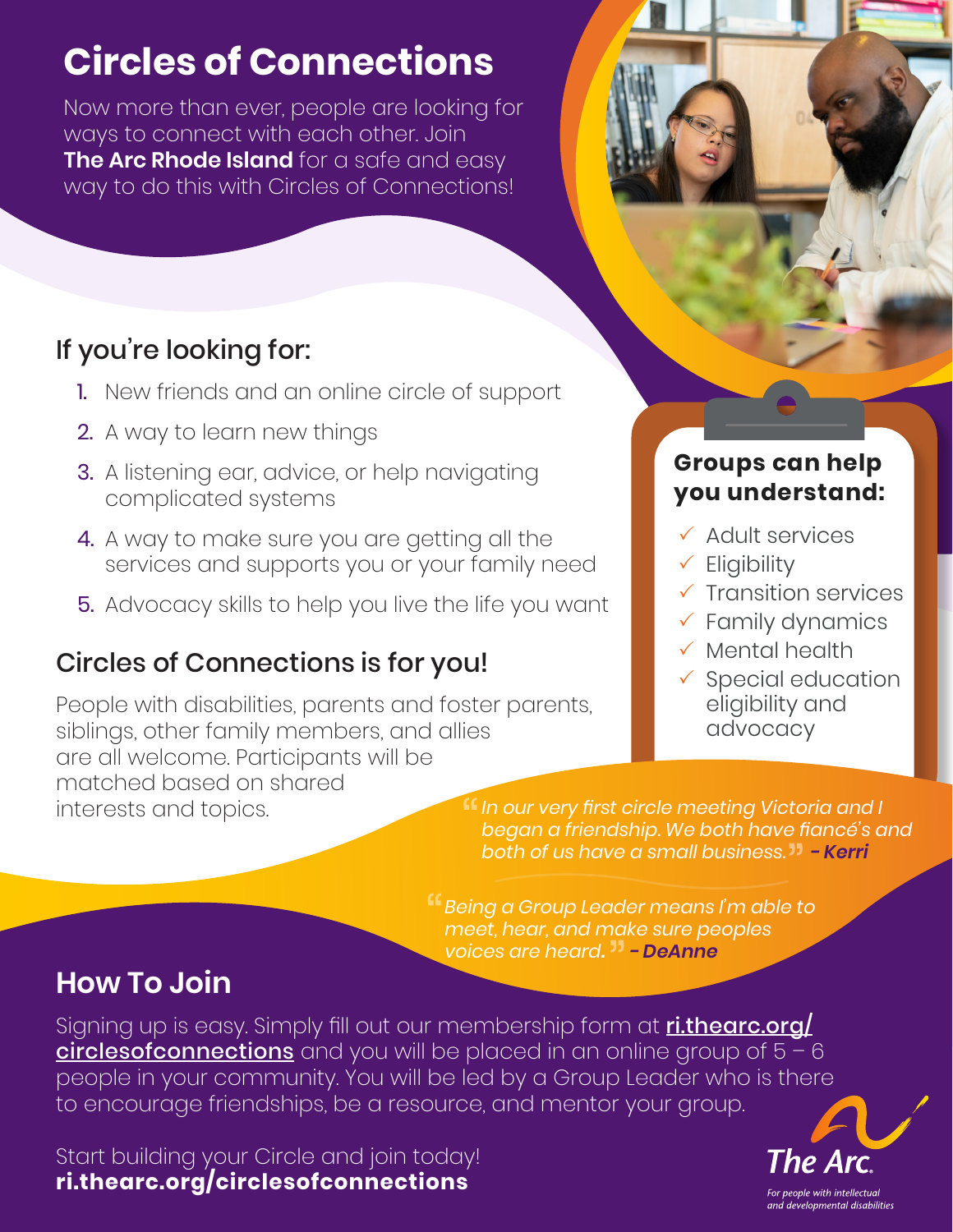

#### **Hospital Visitation Guidance Transitioning from Level 2 to Level 3 Updated and Effective November 2, 2020**

Nicole Alexander-Scott, MD, MPH, Director of the Rhode Island Department of Health (RIDOH), is recommending that all healthcare facilities re-implement visitor restrictions.

#### **Background**

In March 2020, the Director released a *Healthcare Facilities Visitation Policy* in response to the increasing number of patients diagnosed with COVID-19 globally, the patients diagnosed in Rhode Island, and the ongoing influenza respiratory illness season.

The Visitor Policy Guidance for all healthcare facilities was based on a three-level approach to visitation restrictions. Each level becomes increasingly restrictive:

**Level 1**- Reduce visitation to protect vulnerable populations.

**Level 2**- Limit visitation hours.

**Level 3**- No visitation other than those essential to care and who are free of the exclusion criteria in Levels 1 and 2.

At that time, most facilities quickly implemented Level 3 processes and procedures.

In July 2020, because the number of cases of COVID-19 steadily declined, RIDOH transitioned facility visitation from Level 3 to Level 2. This relaxed visitor guidance balanced the desire for patient visitation with the need to protect patients, staff, providers, and visitors.

Unfortunately, in the last few weeks, COVID-19 cases and hospitalizations have been increasing, prompting the Director to re-issue her **strong recommendation that all healthcare facilities transition back to Level 3**.

This action, along with precautions already in place, following the 3 Ws (wear your mask, wash your hands, and watch your distance) and avoiding the 3 Is (situations that are informal, indoors, and inconsistent), can collectively reverse the current trajectory of COVID-19 disease in our state.

#### **Special Circumstances**

Special circumstances (end-of-life care, new serious diagnosis, pediatrics, patients with essential support person) may warrant case-by-case exceptions to these recommendations in an effort to meet the needs of patients and their families while maintaining the health and safety of healthcare workers and the general public.

It is important to understand that patients younger than 18 are expected to need a support person at all times, and appropriate accommodations should be considered.

When a support person is essential to the care of a patient with a disability, including patients who have altered mental status, communication barriers, or behavioral concerns (such as patients with intellectual and/or developmental disabilities, dementia, and/or behavioral health needs), accommodations for the patient should be made so that the patient can be accompanied by the support person. The support person can facilitate communication with hospital staff, accessibility, and equal access to treatment and/or the provision of informed consent in accordance with the civil rights of patients with disabilities. A support person may be a family member, guardian, community support provider, peer support specialist, or personal care attendant. In some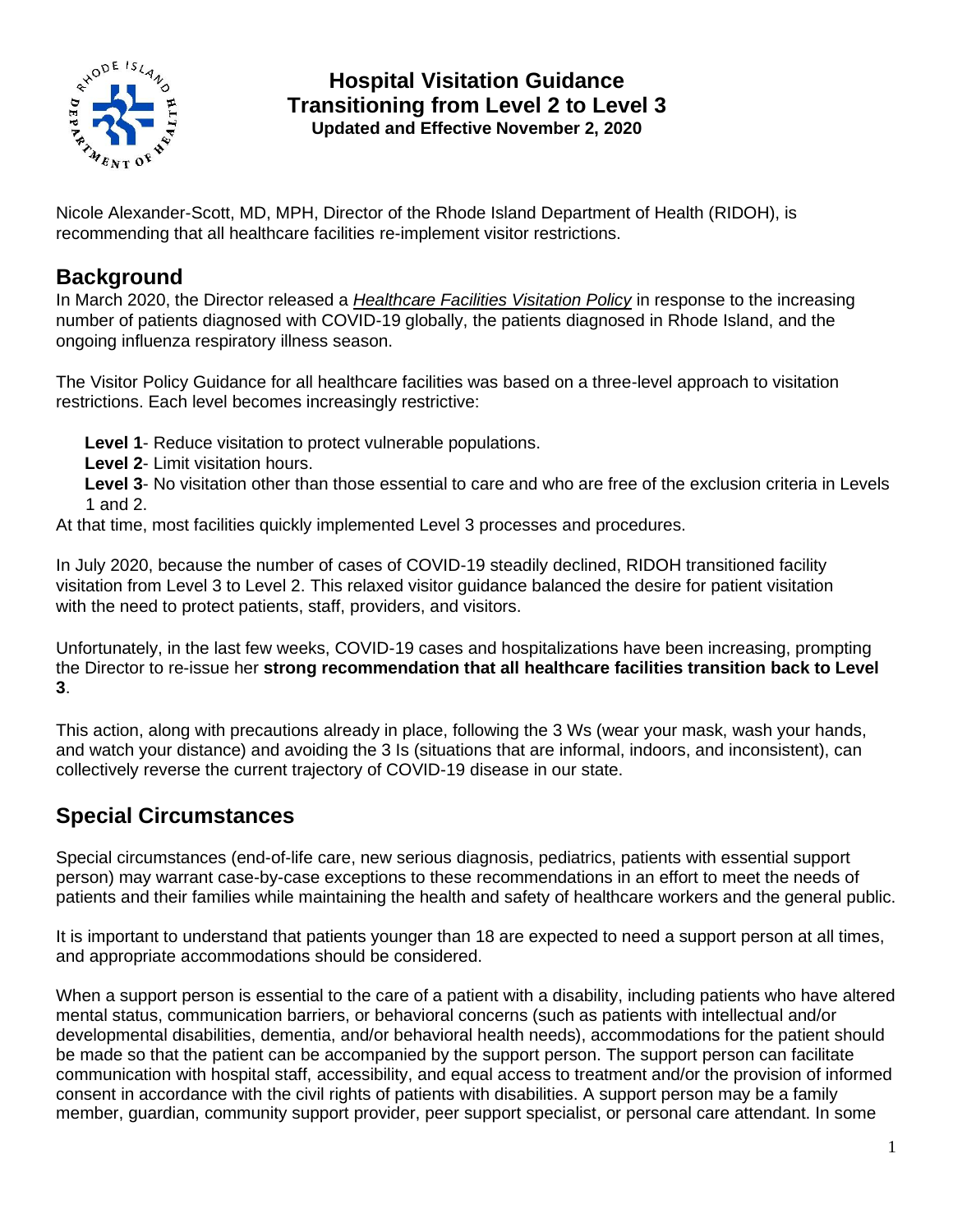instances, there may be a need to permit the designation of two support people to ease the burden on any one individual support person.

Patients with a disability shall be allowed to use assistive technology (e.g., smart phones; tablets; and other communication devices, such as assistive technology and communication boards), to facilitate communication and ensure equal access.

#### **Alternatives to In-person Visits**

Visitors are allowed under the above special circumstances. These and other potential visitors are encouraged to use remote visitation via telephones, tablets, and computers to the extent possible. Hospitals may have these available for use by patients, and if so, patients should be told that these devices are available.

Senior leadership should be involved in the decision-making for any exception requests. If members of senior leadership have non-clinical questions related to the exception request, they should call RIDOH's Center for Facilities Regulation at 401-222-2566. For questions about the clinical elements of the exception, they should call RIDOH's COVID Unit at 401-222-8022 Monday through Friday 8:30 a.m. - 4:30 p.m. (after hours and on weekends: 401-276-8046).

These restrictions may change as more information becomes available during this evolving and dynamic COVID-19 response.

**Effective November 2, 2020: Visitor Restriction Recommendation is Level 3.**